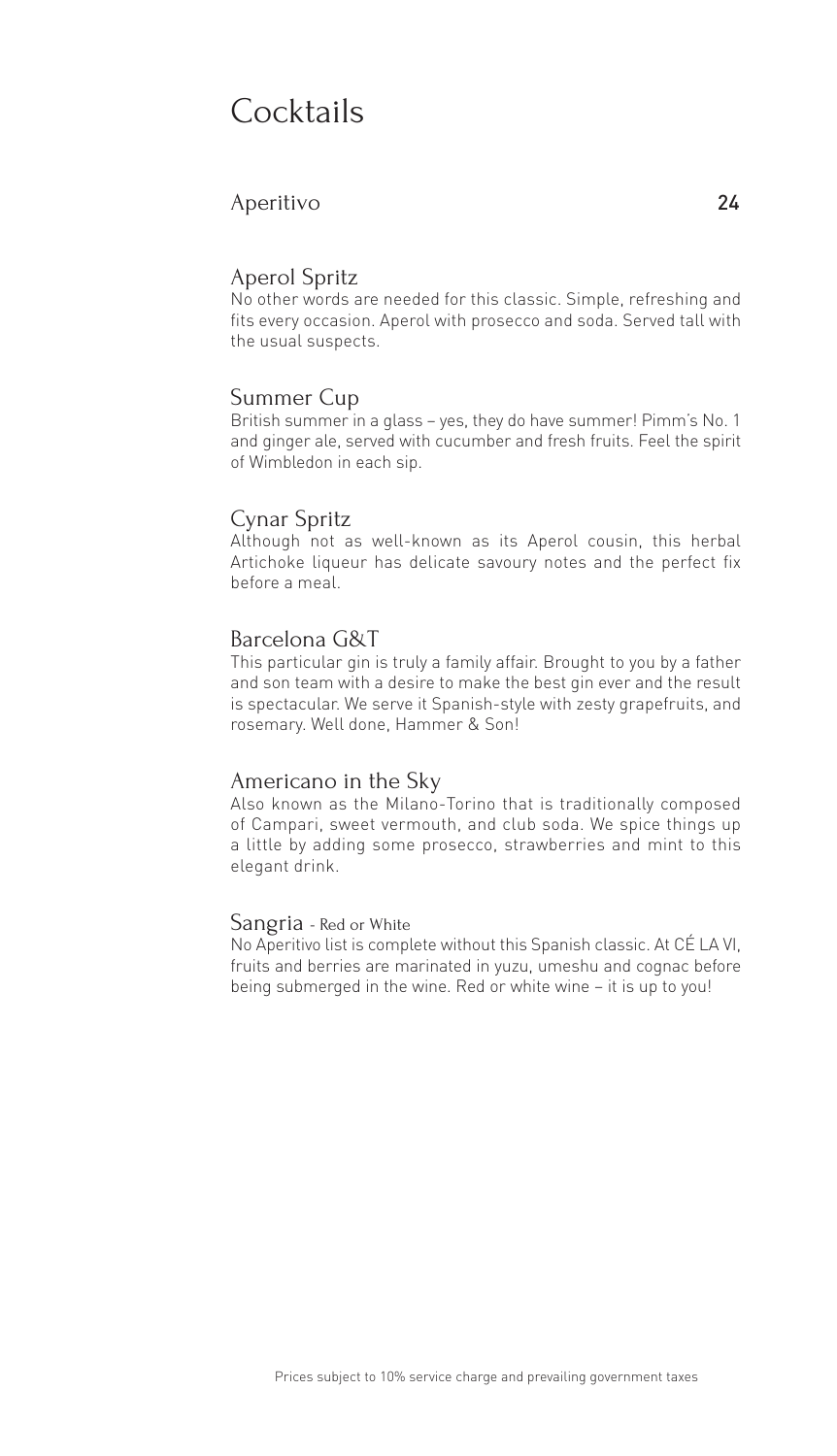### Cocktails

#### Signature 24

#### Storm Cooler

No doubt the thunderous best seller from CÉ LA VI. A passionate of sweet, sour and spice. A tropical jacket of good times. Grey Goose vodka, passion fruit-n-honey and raw liquorice powder.

#### Green Garden

Fragrant elderflower and fresh lime, paired with cucumber and crisp Tanqueray Ten gin. Perfect for a lazy day on the terrace.

#### Honey Rose Daiquiri

House rum blend, fresh lime, honey and roses. No red, sticky stuff. Nuff said.

#### Sweet Heat

If you're feelin' hot-hot-hot! Don Julio Tequila with passion fruit and lime, Japanese shishito peppers to spice things up and sweetened with vanilla.

#### Kiku Vesper

Japanese for "Chrysanthemum," the Kiku Vesper is CÉ LA VI's forage into the literary world of Ian Fleming. James Bond first ordered his "Vesper Martini" in the 1953 novel Casino Royale. Tanqueray Ten gin, yuzu shochu and homemade dry sake tonic.

#### Whisky Charlie Mango

Smooth Auchentoshan Three Wood single malt whisky, homemade mango cordial, zesty lemon and fiery chilli bitters. This mission is executed and delivered with military precision.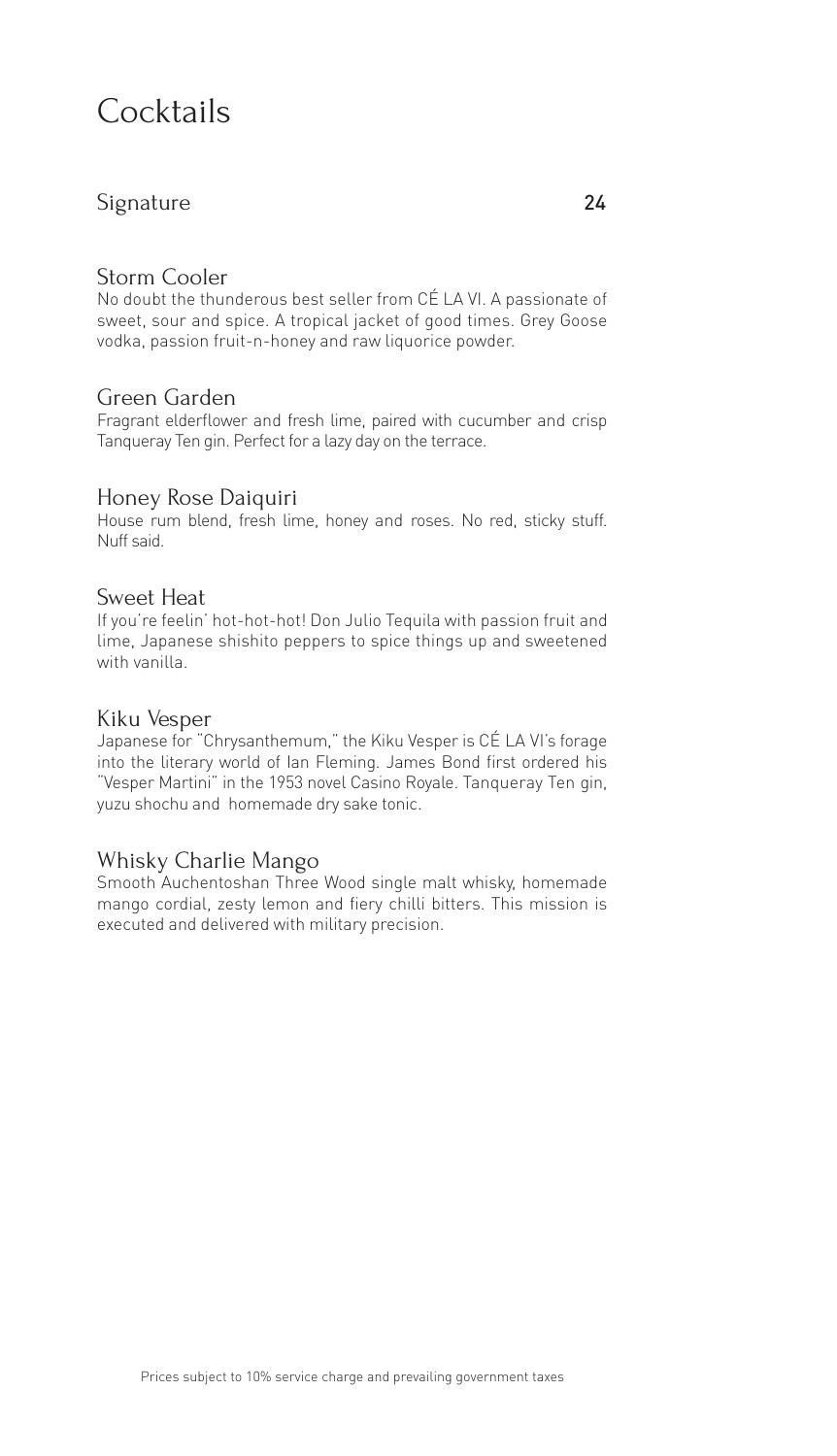#### Fireside Old Fashioned 3.0

Another CÉ LA VI signature since day one, but with a refined twist. Maple-infused Ardbeg whisky and bitters, with healthy measure of bourbon for a little more spice.

#### Hi Thai Tea

Don't even think about raising your little pinky while sippin' on this CÉ LA VI favourite. Belvedere vodka, tea blends and limes.

#### Columbus

Just like the great Christopher Columbus, this drink has went on a quest for discovering new flavours around the globe. Fresh Tahitian limes, Madagascar vanilla, tropical pineapple and Spanish oranges, all married in Grey Goose vodka and savoury sage.

#### Pink Pisco Punch

This party animal just got a makeover. Refreshing cranberries shaken together with Pisco, lime and rose-infused honey.

#### Geisha

The fair Japanese maiden sticks to her elegant heritage. Yuzu paired with fragrant nashi pears, Tanqueray Ten gin and saké. Balanced with rosemary. Beautifully dressed up with flowers in her hair.

#### Berry Bellini

With its deep, red colours from berries, Chambord and sparkling wine, this twist on the classic Bellini is still one of the all-time Sunset favourites at CÉ LA VI since 2010.

#### Rose Lemonade

Cutting right through the humidity, a rose garden complete with light, refreshing lemonade, Belvedere vodka, rose water, fresh lemon and sugar.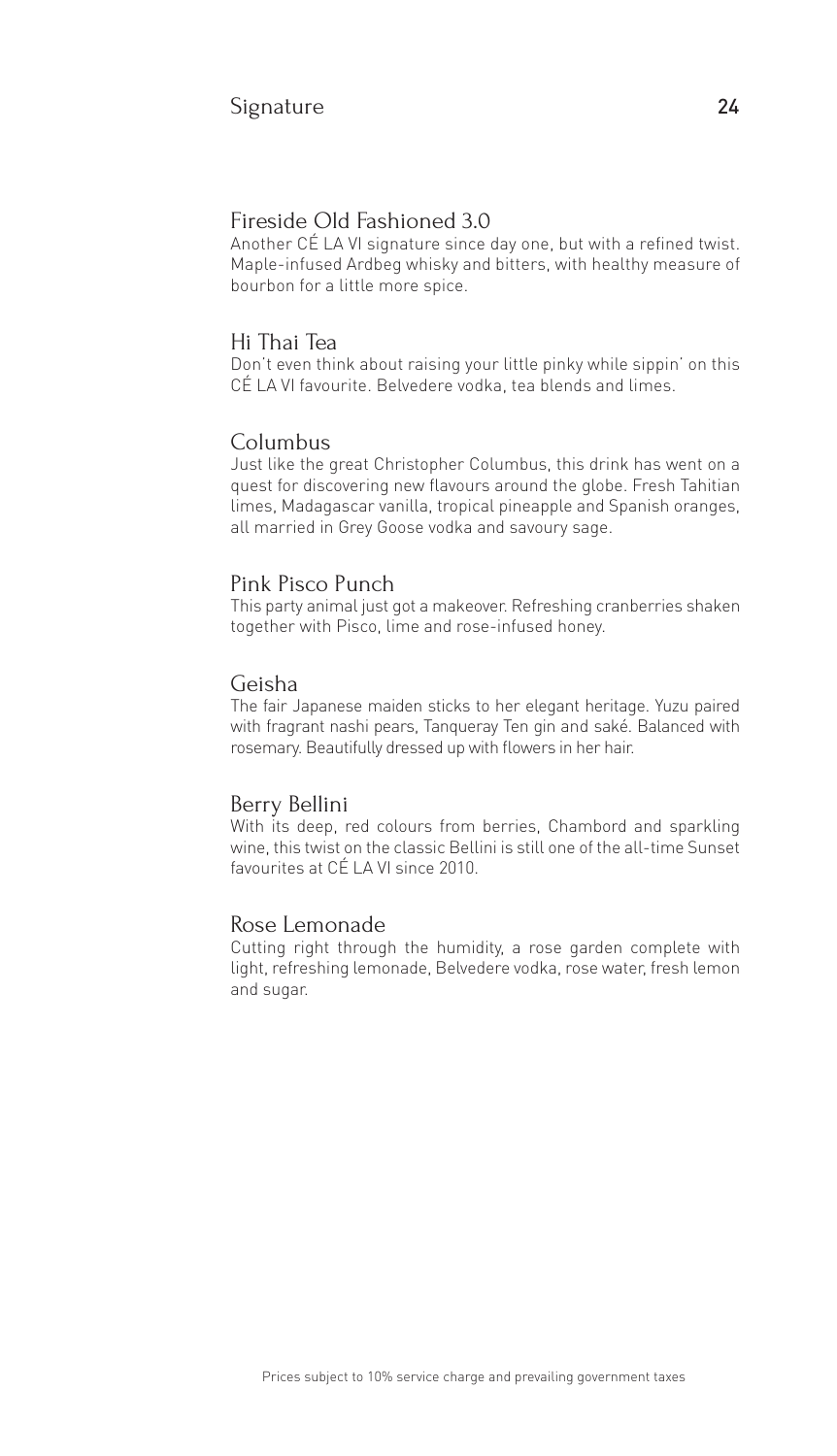#### Dark & Stormy

Any bartenders favourite go-to drink. Rich dark rum and spicy ginger soda, balanced with lime.

#### Delicious Sour

This concoction was created during a time long before cars or phones were even heard of. Forgotten for centuries, luckily rediscovered a few years ago. Apple spirits with peaches and lemon, shaken frothy and light. Perfect for the lush tropics.

#### CÉ LA VI Negroni

Count Negroni made a clever move by asking for gin to be added to his favourite drink. Try our house style with the usual suspects of Tanqueray Ten gin, Campari and sweet vermouth, along with highlights of Luxardo cherry brandy and Fernet Branca.

#### Clover Club

For the Man's Man. Named after the gentlemen's club at the Bellevue-Stratford hotel in Philadelphia. Created during a time when pink was considered a masculine colour. Crisp Tanqueray Ten gin, raspberries, lemon and fortified wine.

#### Royal Smile

Another forgotten classic unearthed. Apple brandy, Tanqueray Ten gin, lemon and pomegranate. Try not to smile after a sip of this.

### CÉ LA VI Mai Tai

An out of this world concoction in itself, we've created our own blend of this fantastic cocktail and pre-bottled it to allow the flavours to marry. Shaken with fresh limes and orange aromas, before serving it in "a mist", just for you.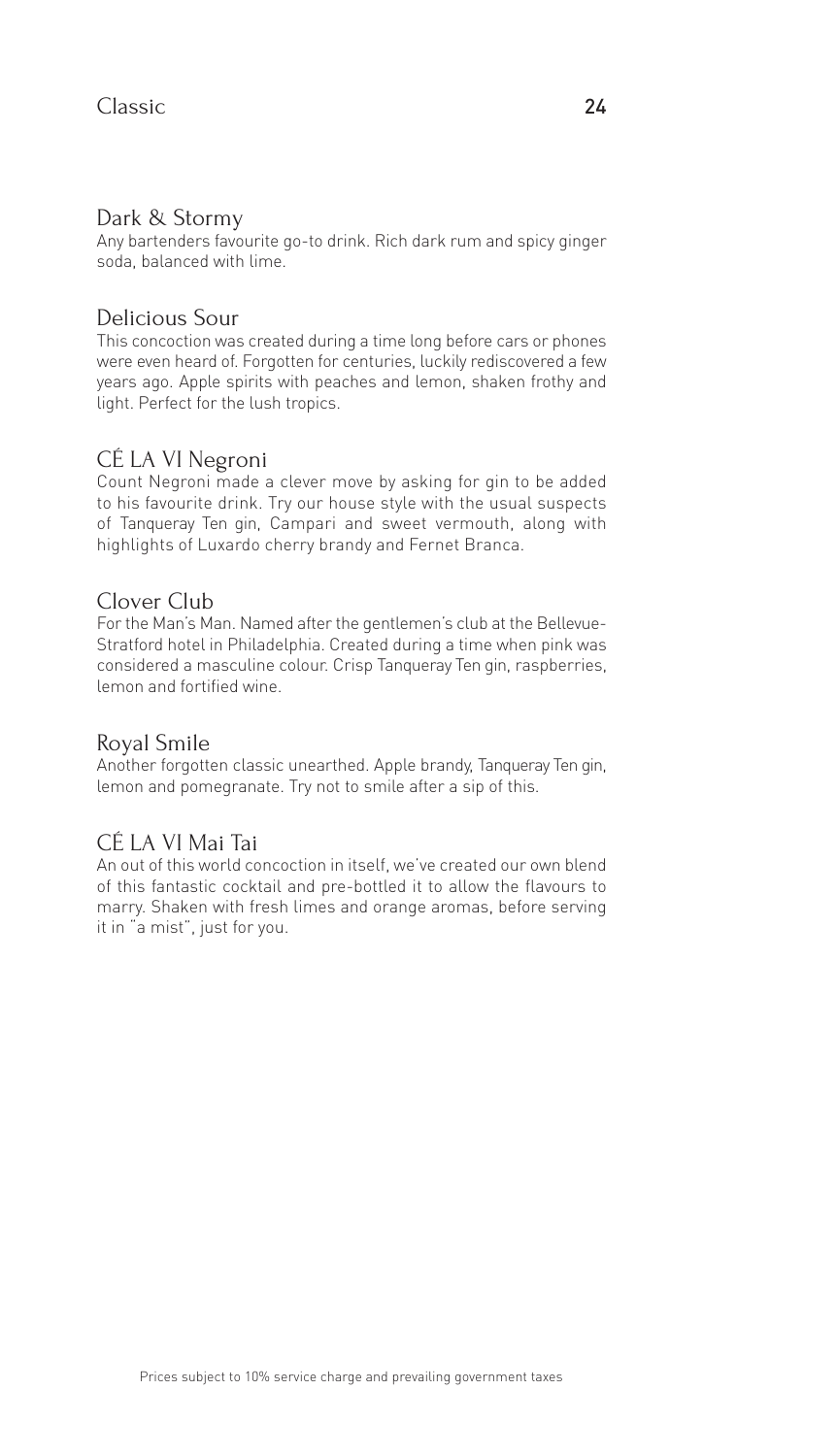Beer Draught Bottle

| Hoegaarden Rosée                                                                                                                                             | 25c         | 16 |    |
|--------------------------------------------------------------------------------------------------------------------------------------------------------------|-------------|----|----|
| Hoegaarden White                                                                                                                                             | 25cl        | 16 |    |
| Stella Artois                                                                                                                                                | 50c         | 20 |    |
| Asahi Super Dry                                                                                                                                              | Japan       |    | 16 |
| Corona Extra                                                                                                                                                 | Mexico      |    | 16 |
| Guinness Stout                                                                                                                                               | Ireland     |    | 18 |
| Heineken                                                                                                                                                     | Netherlands |    | 16 |
| Suntory Premium<br>Malt                                                                                                                                      | Japan       |    | 18 |
| Tiger                                                                                                                                                        | Singapore   |    | 16 |
| COEDO Beniaka - Sweet Potato<br>This multi-award winning<br>"Super Premium Japanese<br>Craft Beer", featuring unique<br>richness and its aromatic fragrance. | Japan       |    | 18 |
| COEDO Kyara - Indian Pale Lager<br>Enjoy vivid and clean bitterness with<br>savoury aroma in this medium<br>bodied beer.                                     | Japan       |    | 18 |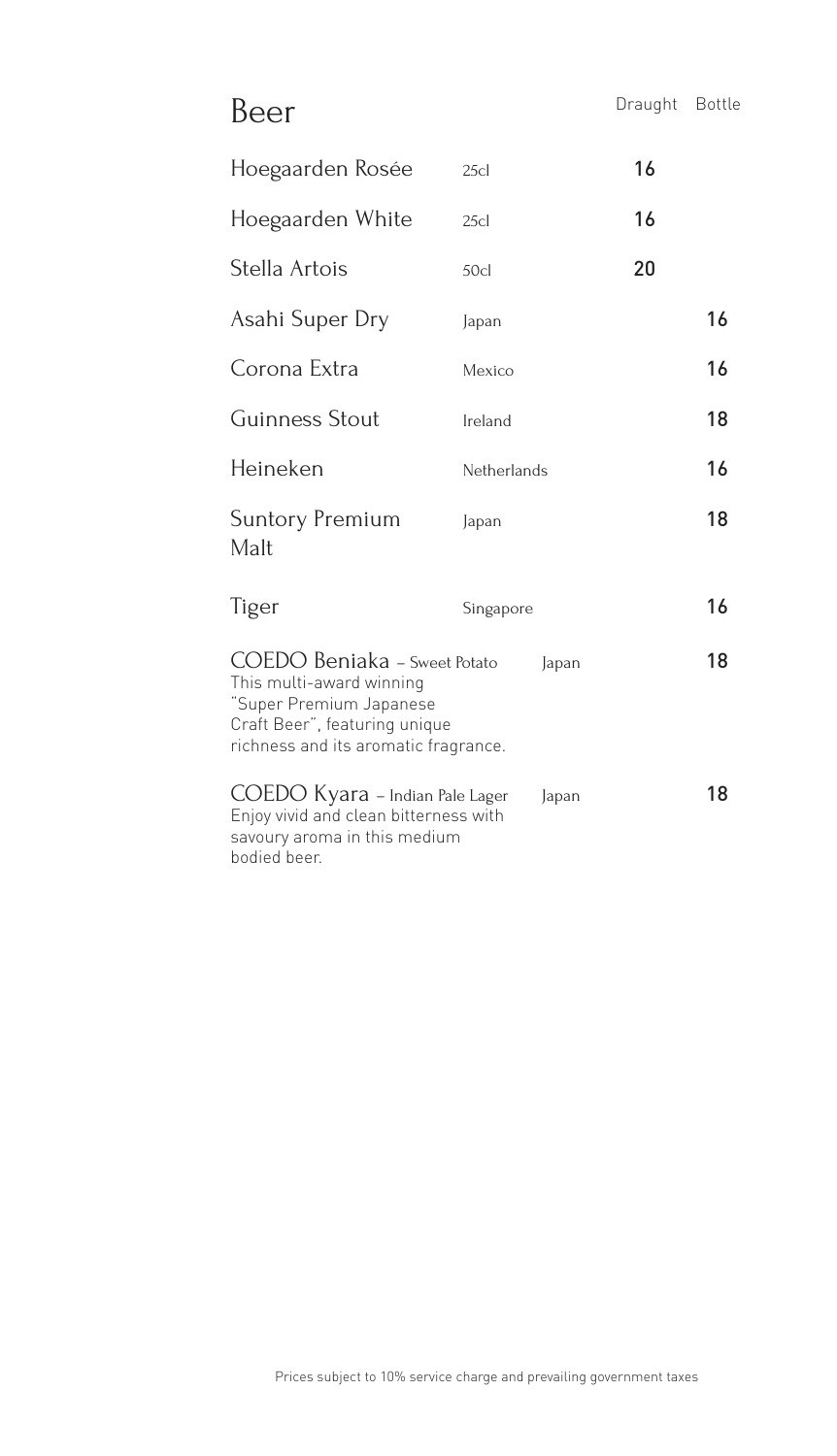| Vodka                                                                                 |             | Glass | <b>Bottle</b> |
|---------------------------------------------------------------------------------------|-------------|-------|---------------|
| Absolut Elyx<br>Made from wheat                                                       | Sweden      | 22    | 310           |
| Belvedere<br>Made from rye                                                            | Poland      | 23    | 330           |
| Chopin<br>Made from potato                                                            | Poland      | 23    | 330           |
| Ciroc<br>Made from grapes                                                             | France      | 23    | 330           |
| <b>Grey Goose</b><br>Made from wheat                                                  | France      | 20    | 290           |
| <b>Grey Goose VX</b><br>Vodka exceptionnelle finished<br>with hint of precious cognac | France      | 22    | 310           |
| Ketel One<br>Made from wheat                                                          | Netherlands | 23    | 330           |
| Vodka<br>Large Format                                                                 |             |       |               |
| Absolut Elyx 3000 ml                                                                  |             |       | 1400          |
| Belvedere 1750 ml                                                                     |             |       | 880           |
| Belvedere 3000 ml                                                                     |             |       | 1500          |
| Belvedere 6000 ml                                                                     |             |       | 2600          |
| Grey Goose 1500 ml                                                                    |             |       | 700           |
| Grey Goose 4500 ml                                                                    |             |       | 2000          |
| Grey Goose 6000 ml                                                                    |             |       | 2500          |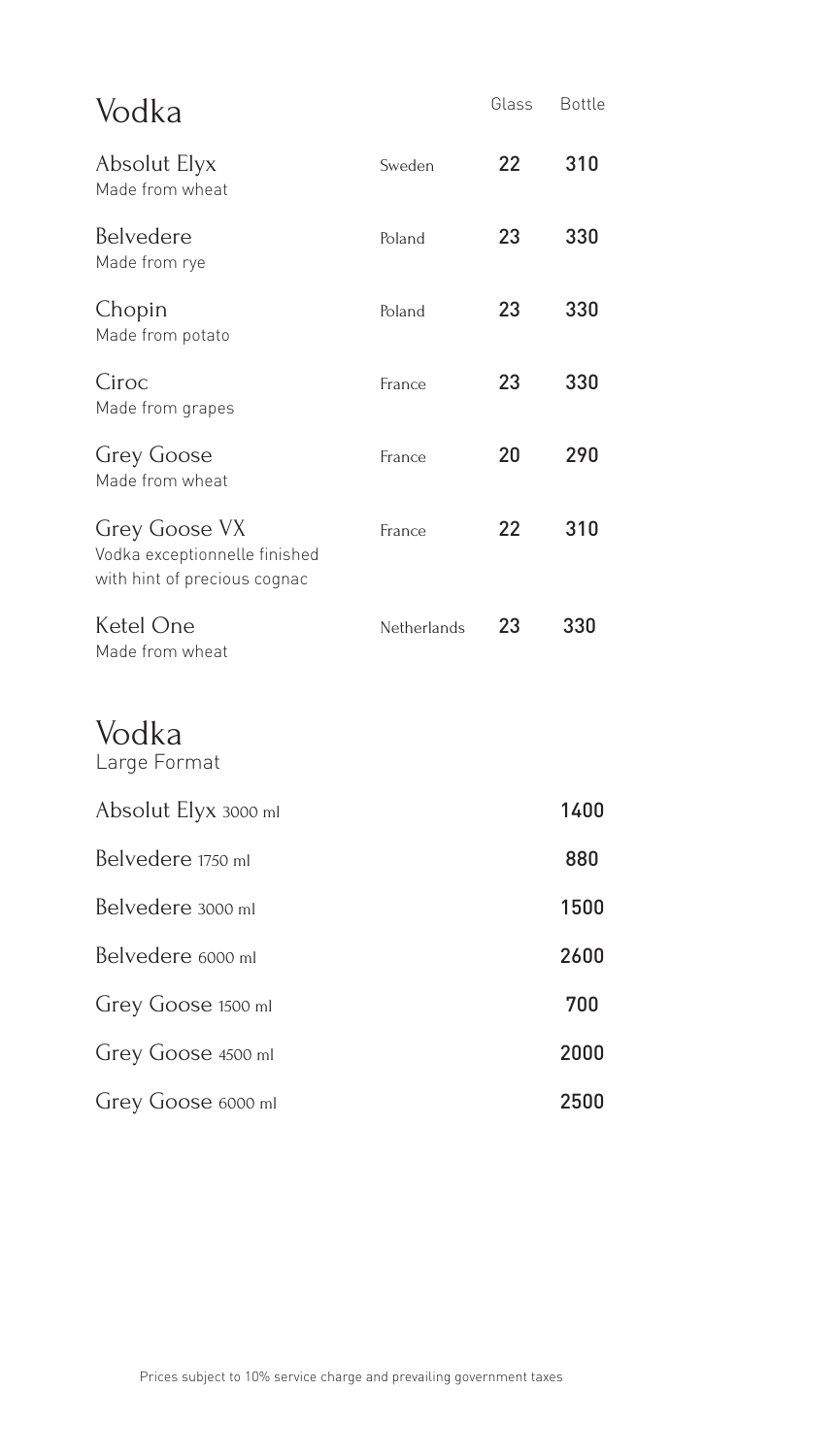| Rum                                        |                 | Glass | <b>Bottle</b> |
|--------------------------------------------|-----------------|-------|---------------|
| Bacardi 8 1000ml                           | Cuba            | 20    | 400           |
| Diplomatico Reserva<br>Exclusiva           | Venezuela       | 23    | 330           |
| El Dorado 15 years                         | Guyana          | 23    | 330           |
| Goslings Family Reserve                    | Bermuda         | 28    | 400           |
| Havana Club Anejo 7 years                  | Cuba            | 20    | 290           |
| Mount Gay Extra Old                        | <b>Barbados</b> | 28    | 400           |
| Plantation Panama 2002                     | Panama          | 23    | 330           |
| <b>Plantation Private</b><br>Cask 25 years | Trinidad        | 50    | 880           |
| Plantation XO 20th Anniversary             | <b>Barbados</b> | 28    | 400           |
| Ron Zacapa Centenario 23                   | Guatemala       | 23    | 330           |
| The Kraken<br>Black Spiced Rum             | <b>Barbados</b> | 23    | 330           |

## Cachaça

| Gabriela Organic Cachaça | 23 | 330 |
|--------------------------|----|-----|
|                          |    |     |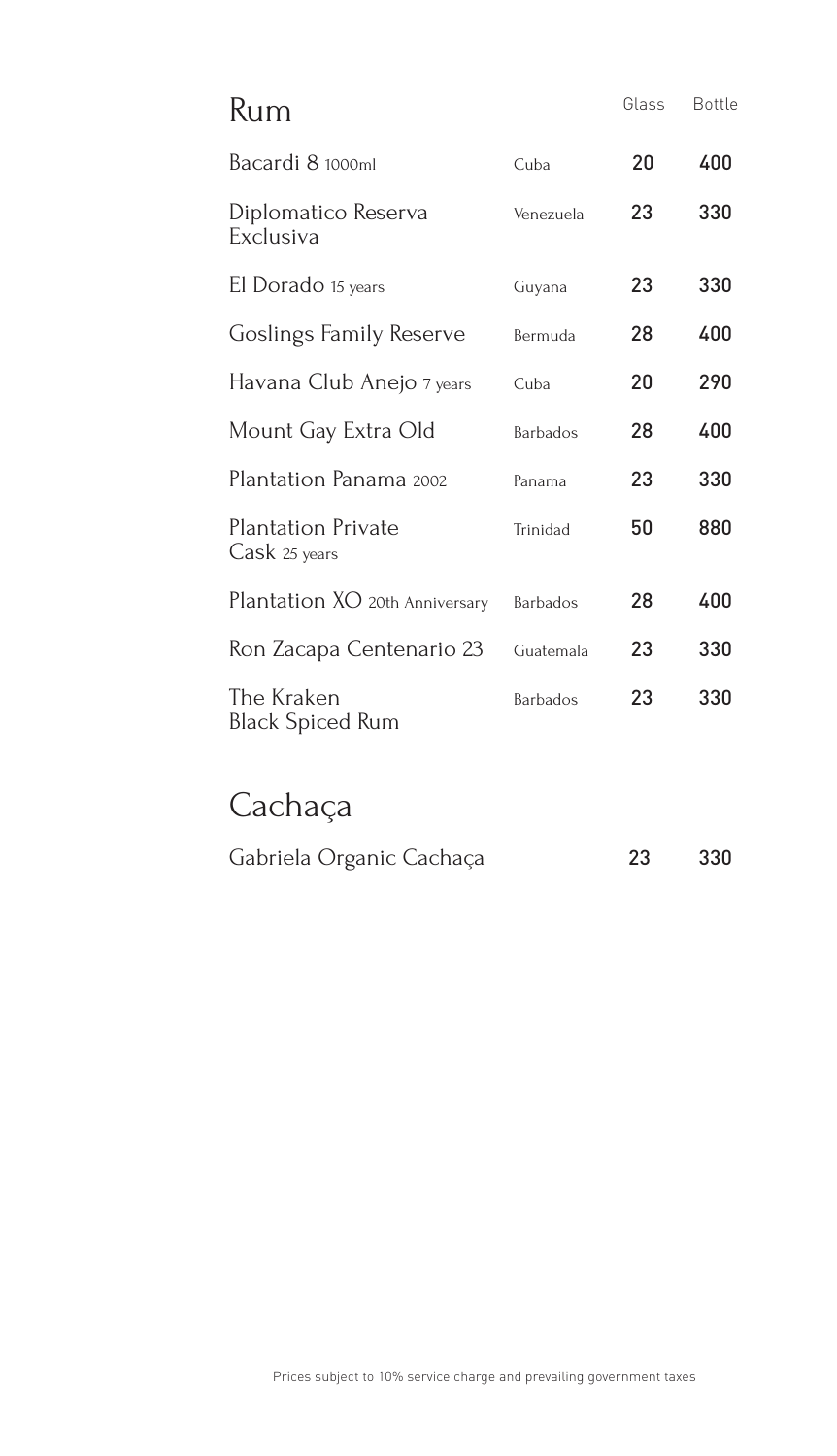| Tequila & Mezcal           | Glass | <b>Bottle</b> |
|----------------------------|-------|---------------|
| Don Julio Anejo            | 23    | 330           |
| Don Julio Blanco           | 20    | 290           |
| Don Julio Reposado         | 23    | 330           |
| Gran Patron Platinum       | 50    | 880           |
| Los Danzantes Joven Mezcal | 23    | 330           |
| Patron Anejo               | 24    | 340           |
| Patron Burdeos             |       | 2800          |
| Patron Reposado            | 24    | 340           |
| Patron Silver              | 23    | 330           |
| Patron Silver 1.75 litres  |       | 900           |
|                            |       |               |

## Gin

| <b>Bombay Sapphire</b> | 23 | 310 |
|------------------------|----|-----|
| Citadelle Original     | 23 | 330 |
| Geranium               | 23 | 330 |
| Hendrick's             | 23 | 330 |
| Monkey 47 500ml        | 23 | 310 |
| Sipsmith               | 23 | 330 |
| Tanqueray No. Ten      | 20 | 290 |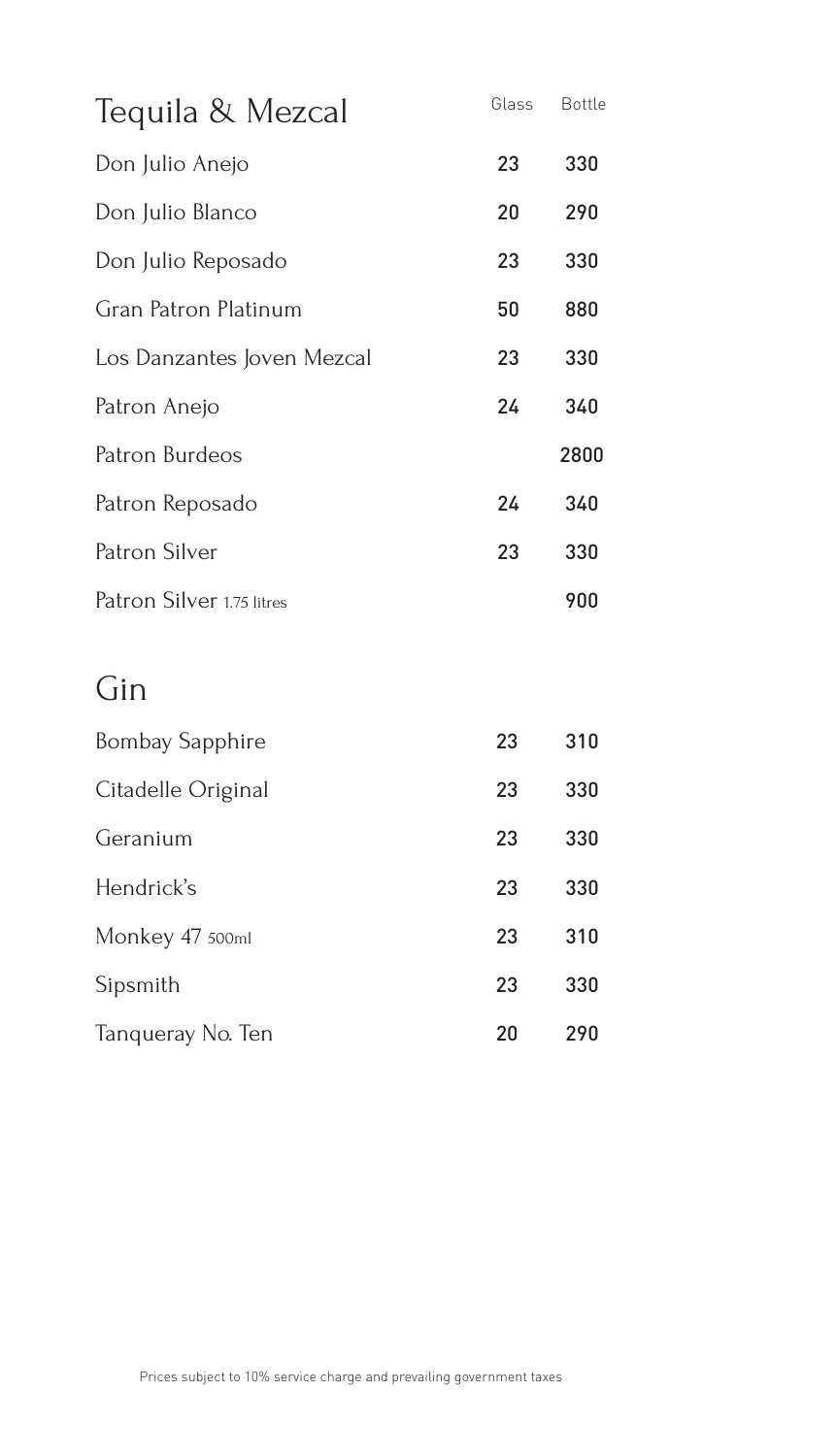| Scotch Whisky<br>Single Malt     |                 | Glass | <b>Bottle</b> |
|----------------------------------|-----------------|-------|---------------|
| Glenmorangie<br>Nectar D'Or      | Highland        | 28    | 400           |
| Glenmorangie<br>Quinta Ruban     | Highland        | 28    | 400           |
| Oban 14 years                    | Highland        | 28    | 400           |
| Highland Park 18 years           | Highland-Orkney | 40    | 700           |
| Ardbeg 10 years                  | <b>Islay</b>    | 28    | 400           |
| Bowmore 18 years                 | <b>Islay</b>    | 38    | 580           |
| Lagavulin 16 years               | <b>Islay</b>    | 28    | 400           |
| Laphroaig Quarter<br>Cask        | <b>Islay</b>    | 38    | 580           |
| Auchentoshan<br>Three Wood       | Lowland         | 28    | 400           |
| Aberlour Double<br>Cask 12 years | Speyside        | 24    | 360           |
| Glenfiddich 18 years             | Speyside        | 40    | 700           |
| Glenlivet 18 years               | Speyside        | 38    | 580           |
| Glenlivet 21 years               | Speyside        | 50    | 880           |
| Macallan 12 years                | Speyside        | 22    | 320           |
| Macallan 18 years                | Speyside        | 40    | 700           |
| Macallan 25 years                | Speyside        | 220   | 4300          |
| Macallan 30 years                | Speyside        | 300   | 6500          |
| Single Grain                     |                 |       |               |
| Haig Club                        | Lowland         | 28    | 400           |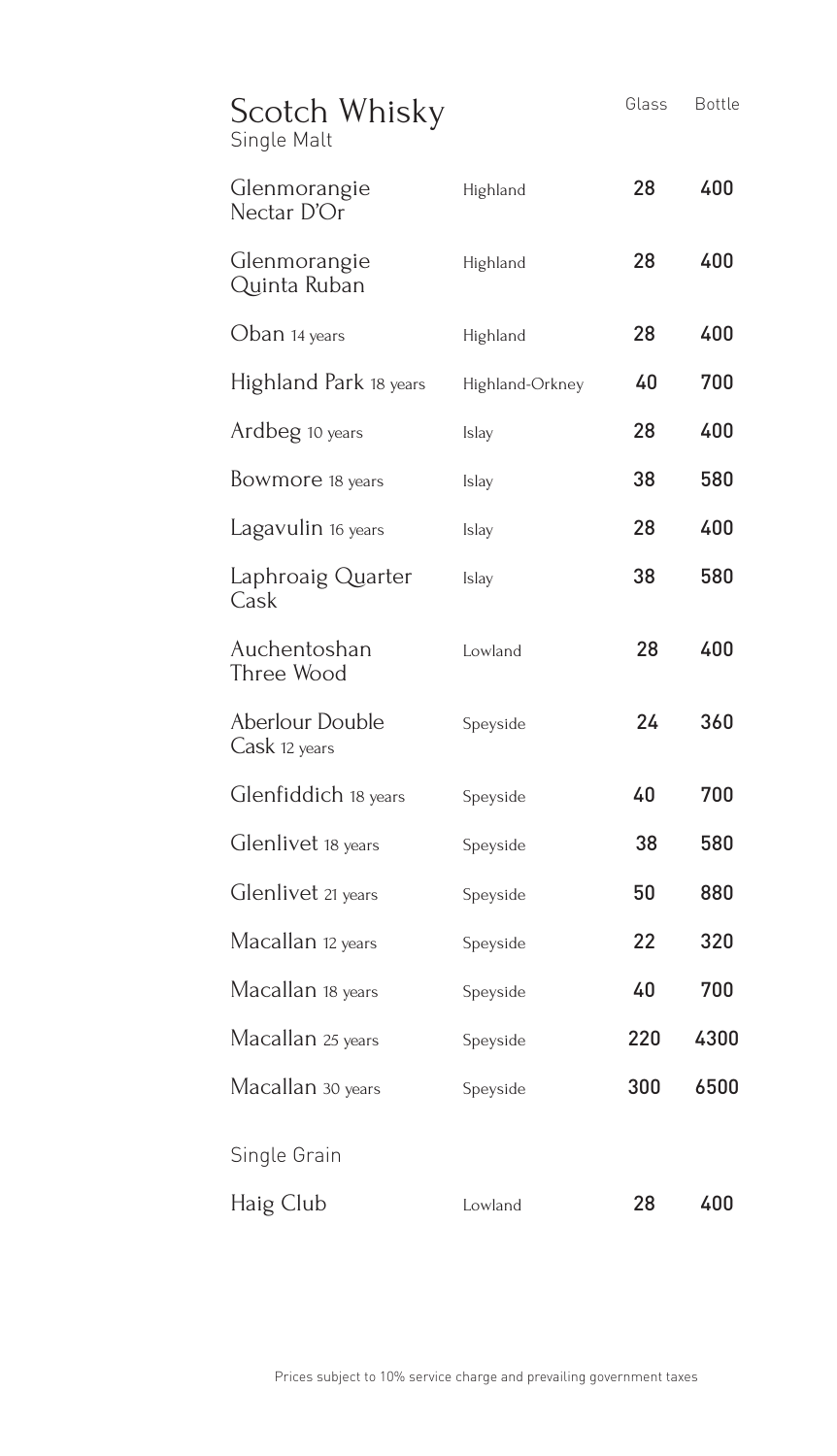| Scotch Whisky<br>Blended                           | Glass | <b>Bottle</b> |
|----------------------------------------------------|-------|---------------|
| Chivas Regal 18 years                              | 20    | 290           |
| Chivas Regal 25 years                              | 68    | 1380          |
| Chivas Regal Royal Salute 21 years                 | 38    | 580           |
| Chivas Regal Royal Salute 38 years                 |       | 3300          |
| Dewar's Special Reserve 18 years                   | 22    | 310           |
| John Walker & Sons Odyssey                         |       | 6800          |
| Johnnie Walker Gold Label                          | 22    | 320           |
| Johnnie Walker Platinum Label                      | 28    | 400           |
| Johnnie Walker Blue Label                          | 50    | 880           |
| Johnnie Walker Blue Label<br>King George V edition |       | 3000          |
| Monkey Shoulder Blended Malt                       | 23    | 330           |
| Japanese Whisky                                    |       |               |
| Hakushu 12 years                                   | 22    | 320           |
| Hibiki 17 years                                    | 30    | 500           |
| Nikka from the Barrel 500ml                        | 22    | 300           |
| Yamazaki 12 years                                  | 28    | 400           |
| Yamazaki 18 years                                  | 50    | 880           |
| American Whiskey                                   |       |               |
| Jack Daniel's                                      | 23    | 330           |

| Jack Daniel's  | -23 - | - 330 |
|----------------|-------|-------|
| Maker's Mark   | 20.   | -290  |
| Redemption Rye | -22   | 300   |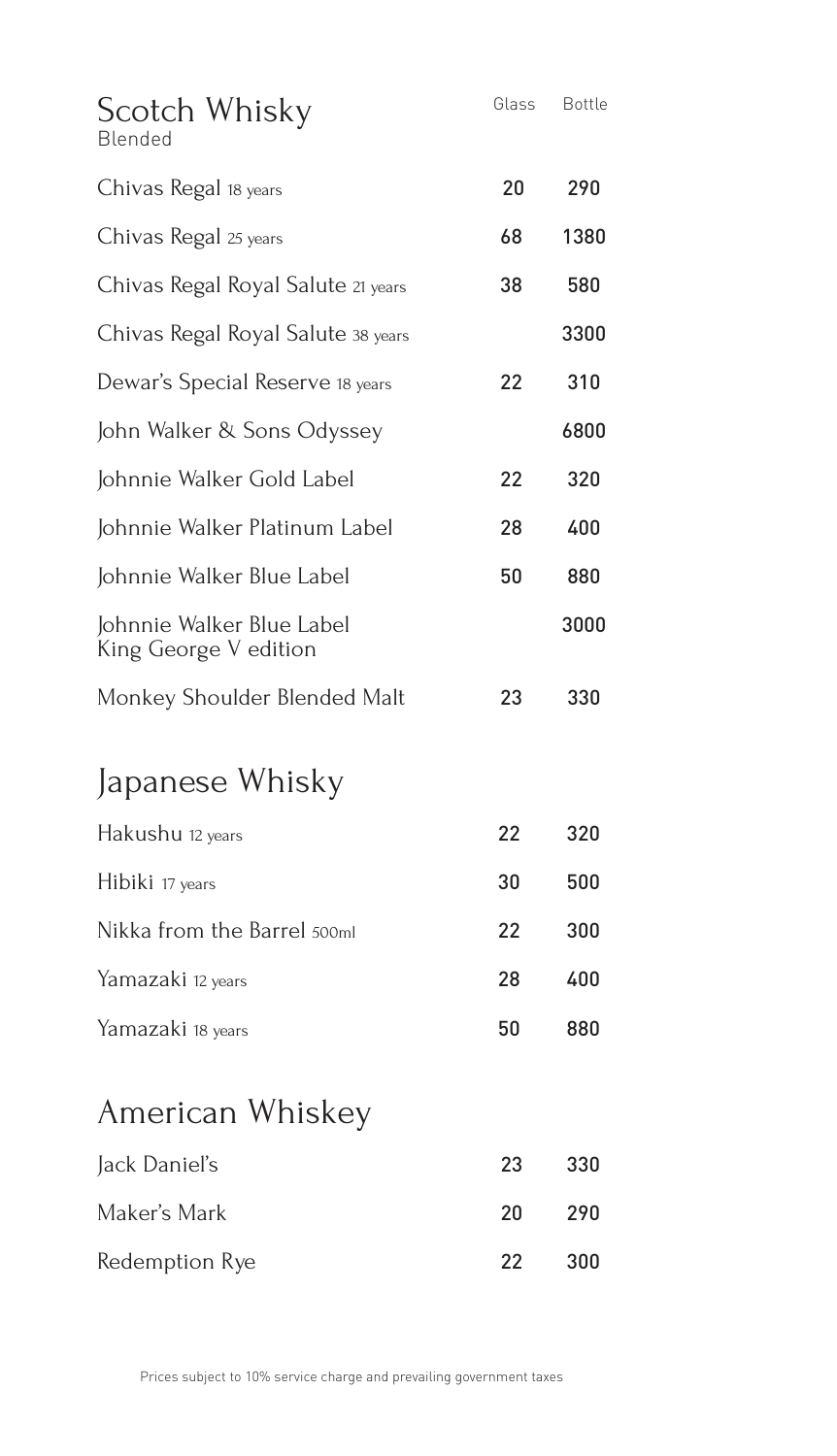| Cognac                                                                          | Glass              | <b>Bottle</b> |
|---------------------------------------------------------------------------------|--------------------|---------------|
| Courvoisier 12 years                                                            | 38                 | 580           |
| Courvoisier 21 years                                                            | 68                 | 1380          |
| Courvoisier L'Essence                                                           | 500                | 9800          |
| Courvoisier L'Essence du Dragon                                                 | price upon request |               |
| Hennessy XO                                                                     | 32                 | 580           |
| Hennessy Paradis                                                                |                    | 3380          |
| Hennessy Paradis Imperial                                                       |                    | 8800          |
| Hennessy Richard                                                                | 500                | 9800          |
| Martell Cordon Bleu                                                             | 32                 | 580           |
| Martell Creation                                                                | 100                | 2000          |
| Martell LO'R                                                                    | 500                | 9800          |
| Remy Martin XO                                                                  | 50                 | 880           |
| Remy Martin Louis XIII                                                          | 500                | 9800          |
| Remy Martin Louis XIII<br>Rare cask<br>Limited edition of 786 bottles worldwide | price upon request |               |
| Armagnac                                                                        |                    |               |
| Cerbois XO, Bas Armagnac                                                        |                    | 400           |
| Calvados                                                                        |                    |               |

| Coeur de Lion 1963 |  | 60 1100 |
|--------------------|--|---------|
|--------------------|--|---------|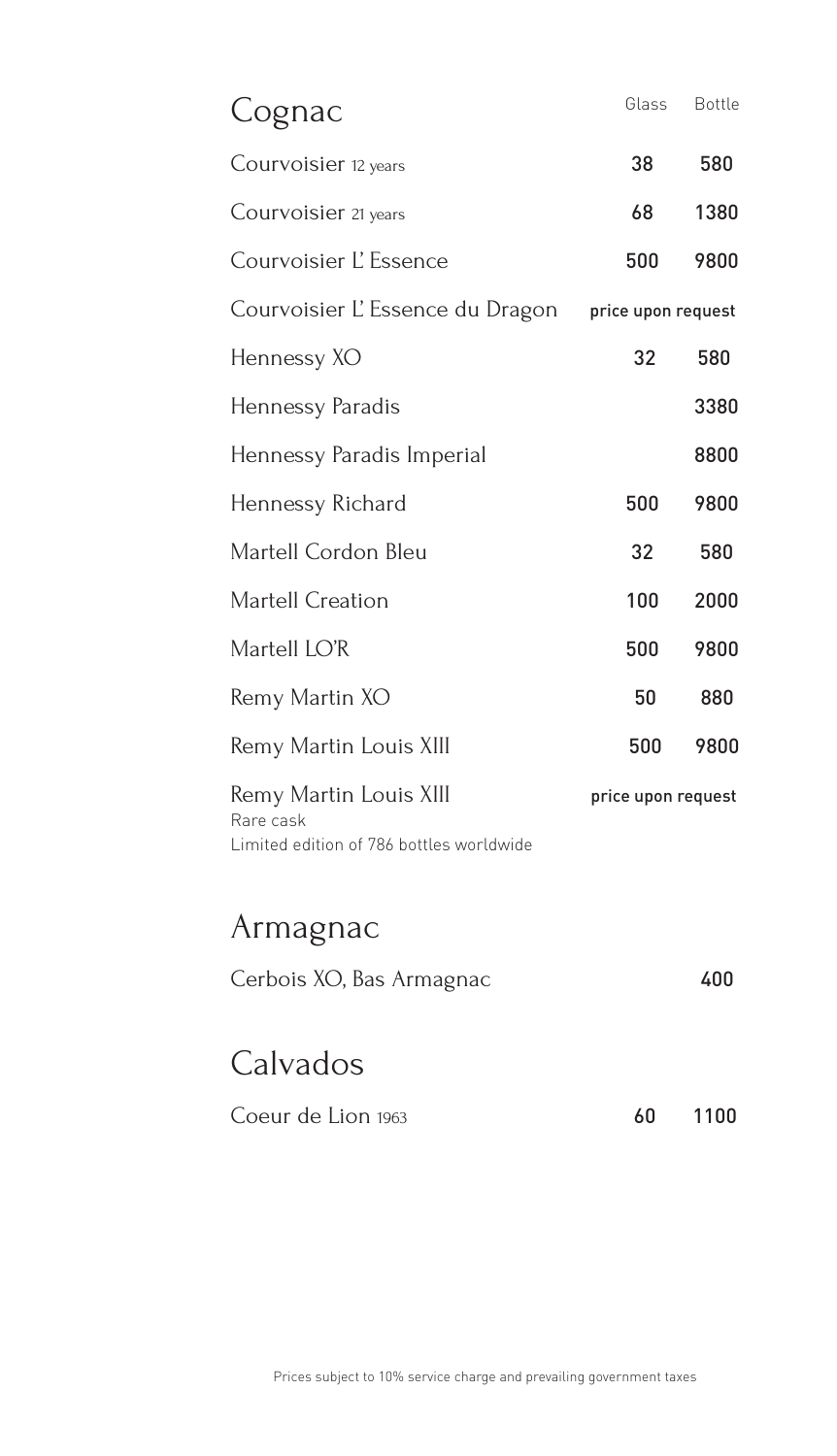| Umeshu<br>Japanese Plum Wine                                                 | Glass<br>90ml | <b>Bottle</b> |
|------------------------------------------------------------------------------|---------------|---------------|
| Hassaku Umeshu 1800ml<br>Hassaku (Citrus similar to grapefruit)              | 18            | 280           |
| Okumusashi Kokutou Umeshu 1800ml<br>Ume "Shirakaga" blended with brown sugar | 18            | 280           |
| Ryokucha Umeshu 1800ml<br>Green tea and nankou plum                          | 18            | 280           |
| Shikuwasa Umeshu 1800ml<br>Shikuwasa (Okinawa kalamansi)                     | 18            | 280           |
| Shochu                                                                       |               |               |
| Naruto Kintoki 720ml<br>Tokushima potato                                     | 22            | 300           |
| Ogawano Hoshiimo 720ml<br>Tottori potato                                     | 22            | 300           |
| Shodai Momosuke 720ml<br>Ooita wheat                                         | 22            | 300           |
| Taikai Soso 720ml<br>Kagoshima potato                                        | 22            | 300           |
| Yamanomori Kamekouji 900ml<br>Nagasaki wheat                                 | 22            | 300           |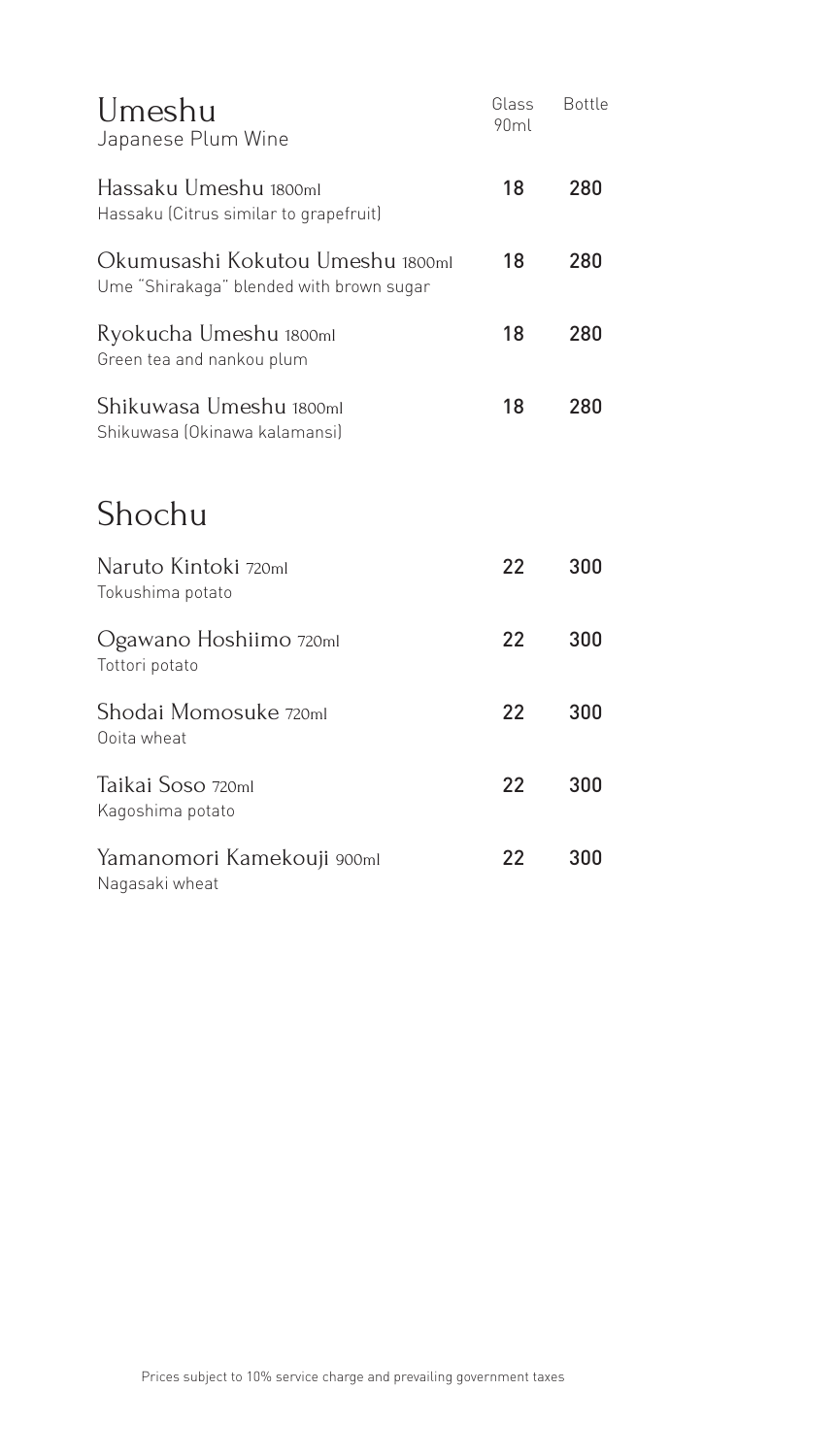# Tea Selection

| Our Signature Blend<br>Luscious blend of rare floral oolong tea, with top notes<br>of ripened white peaches, pomegranate flowers and pink<br>peppercorns, layered softly with a warm ginger. | 10 |
|----------------------------------------------------------------------------------------------------------------------------------------------------------------------------------------------|----|
| French Breakfast<br>Aromatic blend of Darjeeling and Ceylon teas.<br>Medium bodied with a light copper liquor.                                                                               | 10 |
| Earl Grey Cucumber<br>Ceylonese Tea delicately infused with Mediterranean<br>eucalyptus, Italian bergamot and Japanese shiso leaves.                                                         | 10 |
| Lapsang Gold<br>A lively blend of Lapsang Suchong with Assam<br>and Ceylon teas. Complex and smokey with a lingering<br>sweet finish.                                                        | 10 |
| Peony Jade<br>An elegant white tea blend of peony petals and lychee.<br>Delicate, with a flowery aroma.                                                                                      | 10 |
| Jasmine Dragon Pearl<br>Imperial Autumn Harvest hand spun jasmine pearls.<br>Notes of chestnut and flowers.                                                                                  | 10 |
| Sakura Flower Tea<br>Signature Japanese Bancha paired with the aromas<br>of spring cherry blossom and vanilla.                                                                               | 10 |
| Uji Sencha<br>Premium single estate Japanese green tea with robust<br>umami notes.                                                                                                           | 10 |
| Peach Nectar - CF -<br>Juicy and creamy notes of peach with a base of green<br>and red rooibos.                                                                                              | 10 |
| Fruit Symphony - CF -<br>A fruit concerto of raisins, apple, rosehips and<br>orange peel. Sweet and ripe with citrus finish.                                                                 | 10 |
| Sangria - CF -<br>Inspired by the potent Spanish concoction with an<br>aroma of juicy berries, sweet apples and zesty oranges.                                                               | 10 |
| Roman Chamomile - CF -<br>Soothing and calming infusion of Chamomile flowers<br>from Egypt.                                                                                                  | 10 |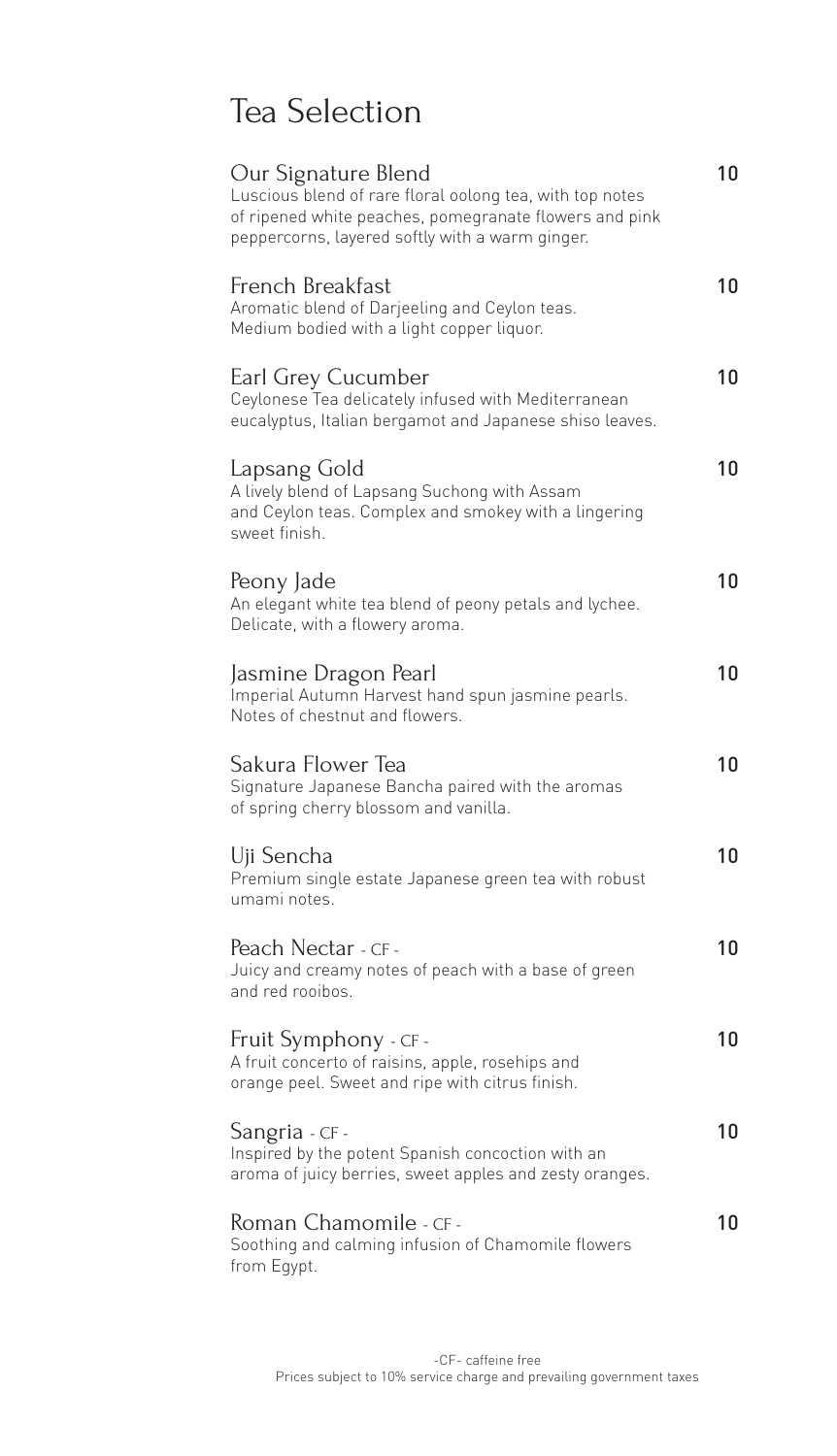# Soft Drinks

| Bitter Lemon, Coke, Coke Light,<br>Coke Zero, Ginger Ale, Ginger Beer,<br>Green Tea, Red Bull, Sugar Free Red Bull,<br>Club Soda, Sprite, Tonic | 8               |
|-------------------------------------------------------------------------------------------------------------------------------------------------|-----------------|
| Juices                                                                                                                                          |                 |
| Apple, Coconut, Cranberry, Grapefruit,<br>Lime, Mango, Orange, Pineapple, Tomato                                                                | 10              |
| Water                                                                                                                                           |                 |
| Acqua Panna 750ml                                                                                                                               | 12 <sup>2</sup> |
| San Pellegrino 750ml                                                                                                                            | 12.             |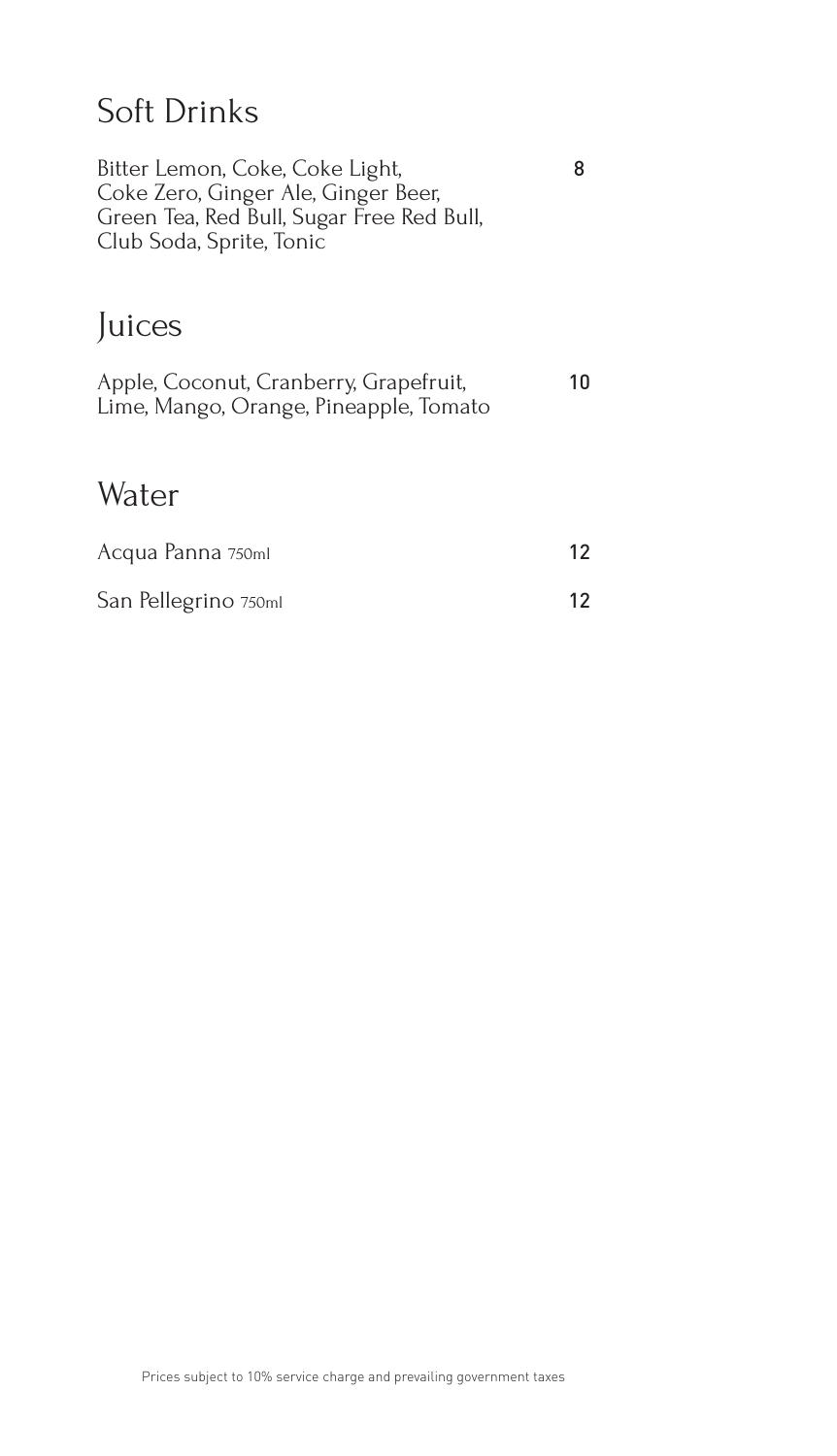# **Coffee**

| Cappuccino       | 8  |
|------------------|----|
| Espresso         | 8  |
| Flat White       | 8  |
| Latte            | 8  |
| Macchiato        | 8  |
| Double Espresso  | 10 |
| Double Macchiato | 10 |
| Iced Coffee      | 10 |
| Long Black       | 10 |
| Liqueur Coffee   | 20 |